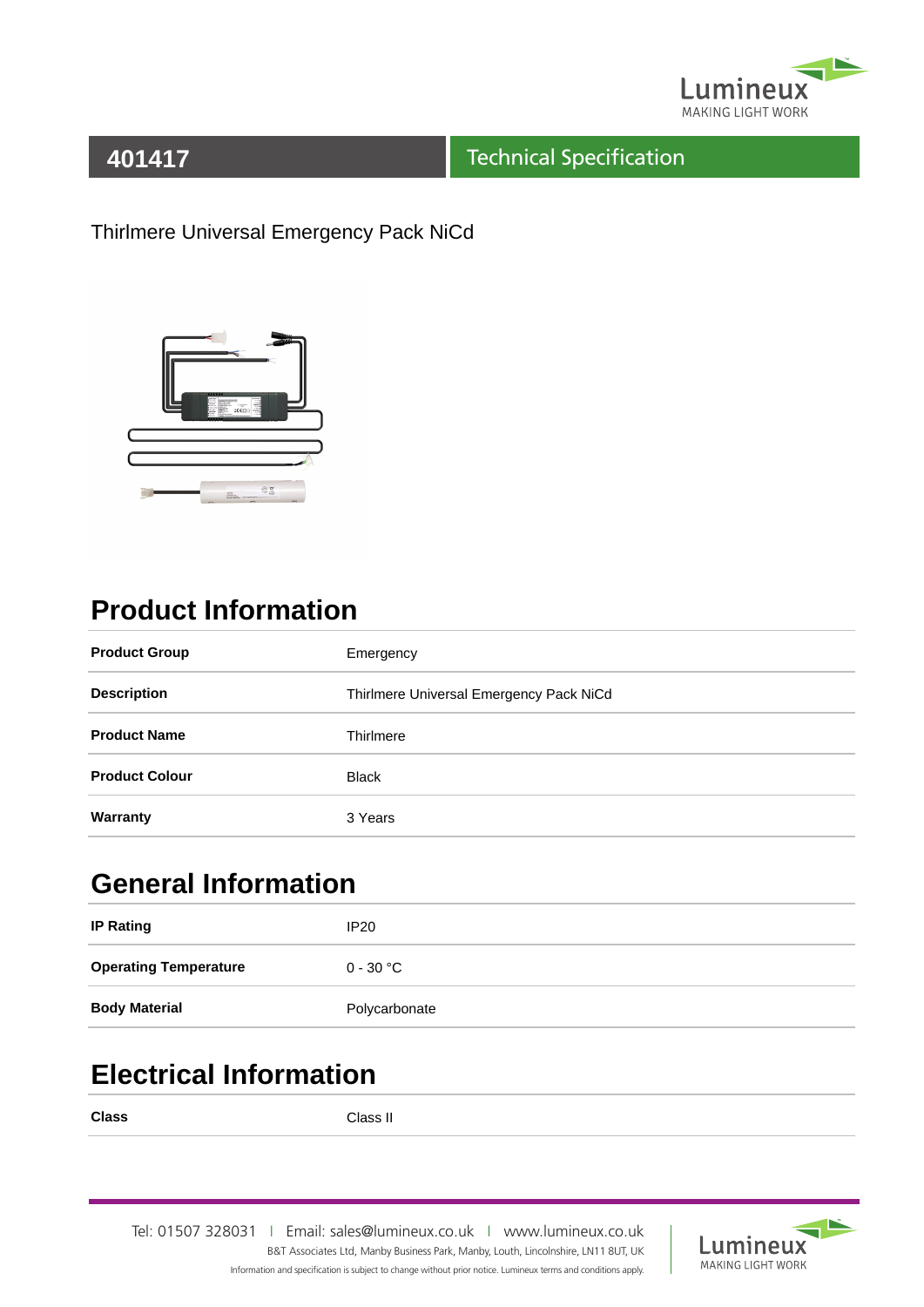

#### **401417**

#### Technical Specification

| <b>Connection Type</b> | Flying Lead |
|------------------------|-------------|
| <b>Cable Length</b>    | 1.5M        |

## **Driver Information**

| <b>Input Voltage</b>       | 220 - 240V AC |
|----------------------------|---------------|
| <b>Operating Frequency</b> | $50 - 60$ Hz  |

## **Emergency Information**

| <b>Battery Type</b>       | <b>NiCd</b> |
|---------------------------|-------------|
| <b>Battery Capacity</b>   | 4500mAh     |
| <b>Battery Warranty</b>   | 1 Years     |
| <b>Recharge Time</b>      | 24 h        |
| <b>Emergency Type</b>     | Maintained  |
| <b>Test Procedure</b>     | Manual      |
| <b>Emergency Duration</b> | 3 Hours     |

## **Shipping Information**

| <b>Barcode</b>                       | 5055379512772                    |
|--------------------------------------|----------------------------------|
| <b>Certification</b>                 |                                  |
| <b>Manufactured in Accordance to</b> | BS EN 60598-1   BS EN 60598-2-22 |
| <b>CE Marked</b>                     | Yes                              |

Tel: 01507 328031IEmail: sales@lumineux.co.ukIwww.lumineux.co.uk B&T Associates Ltd, Manby Business Park, Manby, Louth, Lincolnshire, LN11 8UT, UK Information and specification is subject to change without prior notice. Lumineux terms and conditions apply.